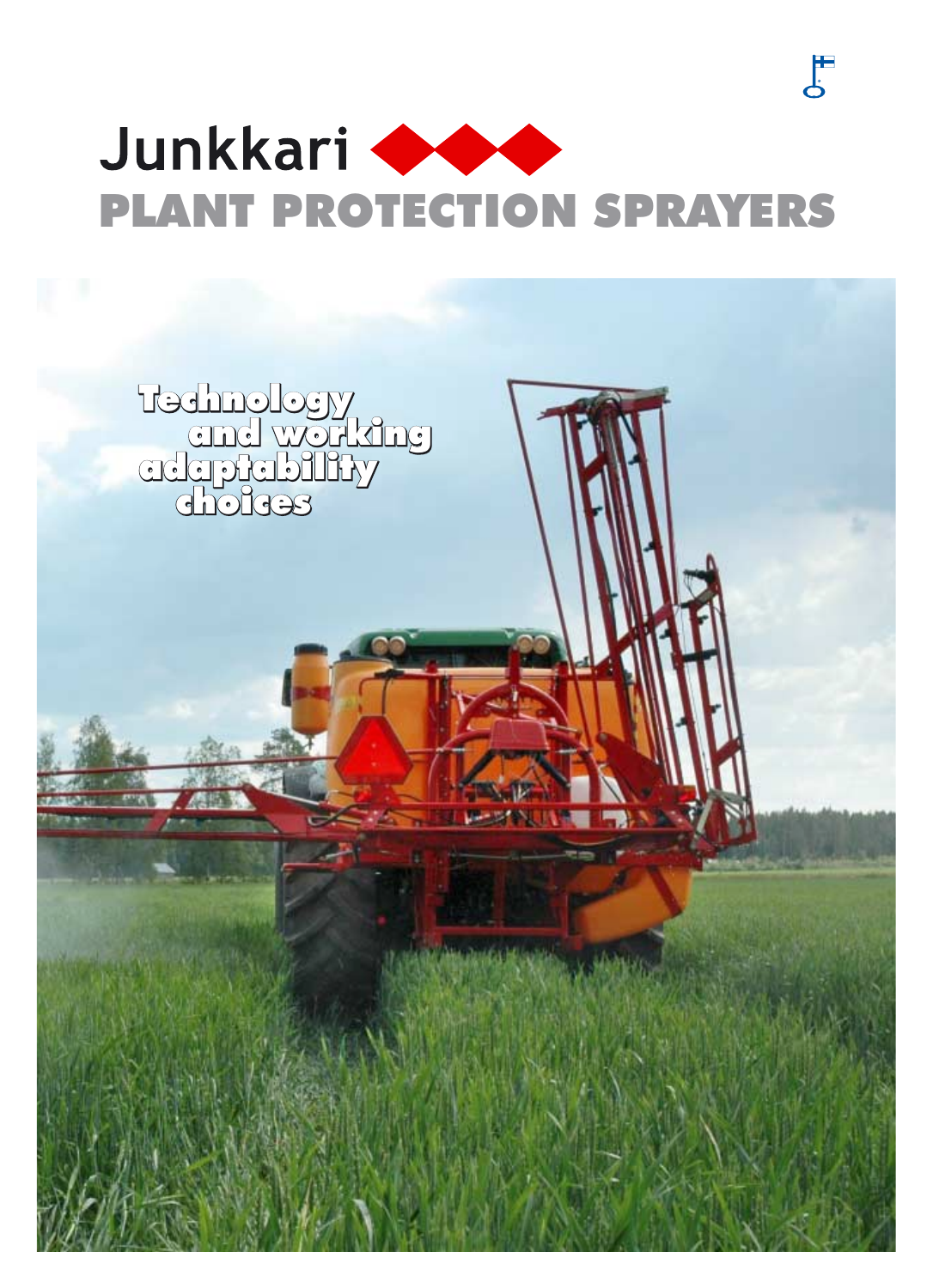**Choices and adaptability.**

# **Modular Junkkari.**



Junkkari sprayers have a modular structure. This means that from our body, pump, valve set and boom set models you can select a combination corresponding to your plant protection sprayer requirements. The modules are type-approved in /by the Finnish in addition to which independ-Vakola, ????????????????? ent validation approves the ordered combination before delivery to the customer.

**All models include a clean water tank, stepping board, lights and reflectors according to road traffic regulations as standard supply**

**Boom set**



**Pump**

**Accessories**

**Body and tank** **Valve set**

2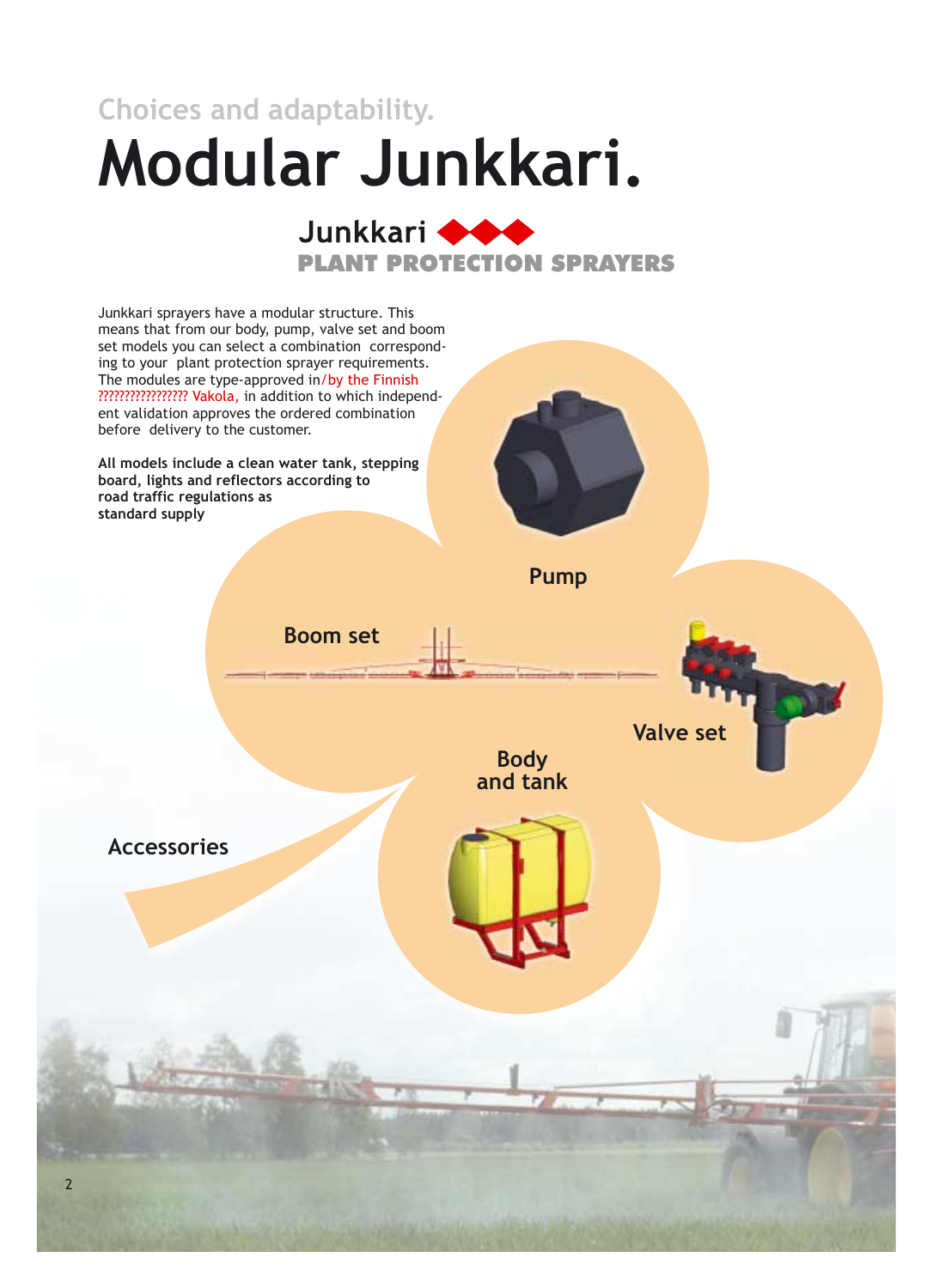

*Junkkari 3/900/12 Ekoline with foam marker equipment*

### **Lifting device sprayers**

The lifting device models can be built into more inexpensive packages equipped with the features of larger sprayers. When electrical and hydraulic functions are replaced with mechanical ones, a lower price level is achieved without compromising spraying quality.

The agile lifting device model is particularly suited for spraying wedge-shaped, small and uneven lots. It also suits smaller tractors, since the sprayer's center of gravity is close to the tractor.



#### **Towed sprayers**

The large tank of a towed sprayer enables spraying large areas with a single fill. This feature is emphasized when the lots are separate from the main farm or from each other. The additional 500 liter tank , sold as an accessory, enables cleaning or filling the sprayer main tank when filled with water on the field. Thanks to the mixing function it can also be used as a plant protectant tank.

### *Junkkari 6/2300+500/21H*

*Elektro 5-block, with digital pressure gauge. Accessories include a foam marker, wash nozzles and electrical boom tilt cylinder*

Thanks to the large wheels the equipment surface pressure is low. The track can be adjusted to suit both a spraying tractor and a seeding fertilizer.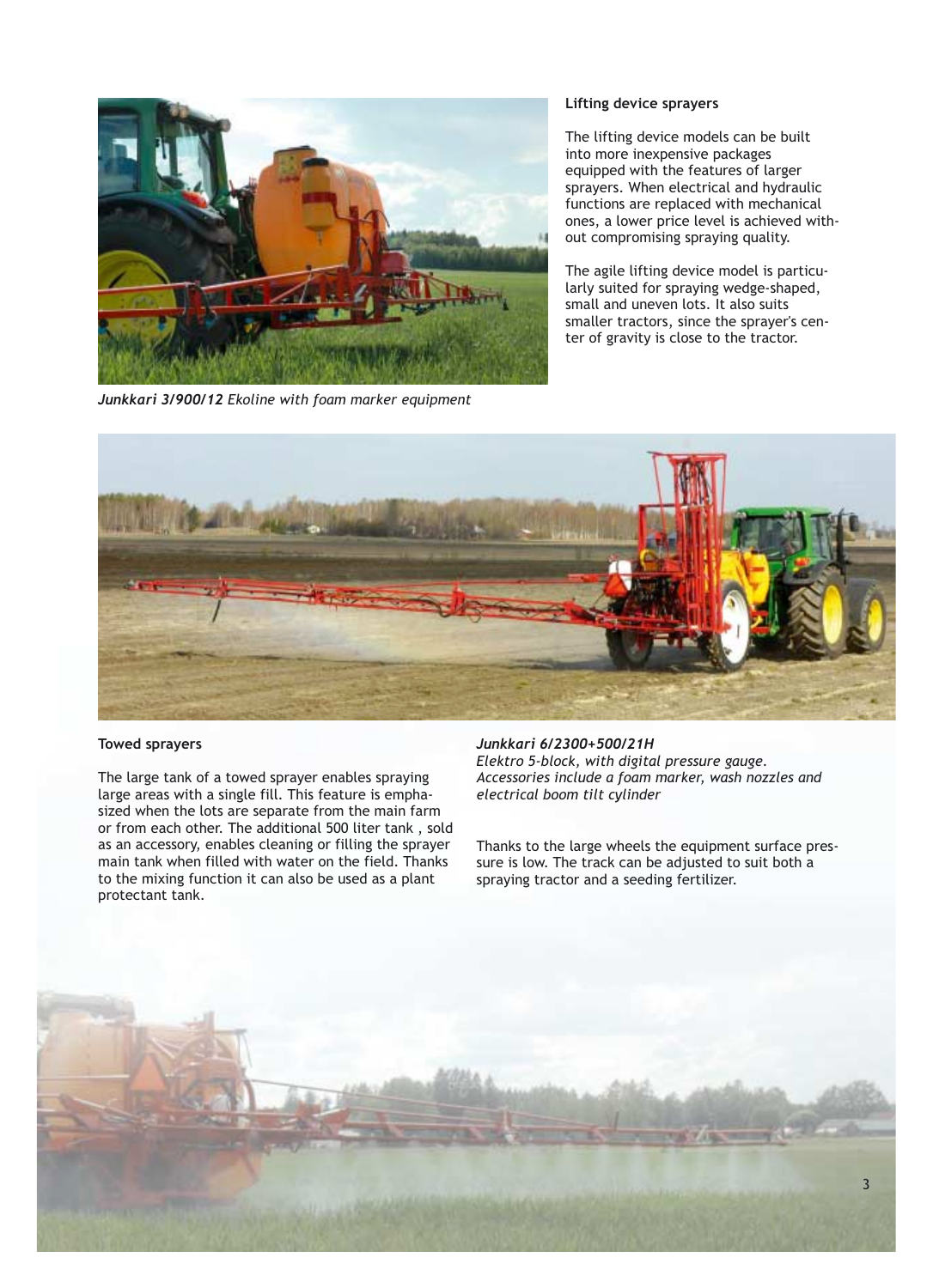

### **BODY AND TANK**

The modern sprayer is made of light materials, such as plastics, aluminum and tube beam structures to keep the dead weight low.

The tank is of durable MDPE plastic. The filling point is placed at the edge for easy filling. The suction pipe to the pump is located in the bottom well, which is an advantage particularly on uneven and inclined terrain: plant protectant flow to the pump is not interrupted if the sprayer tilts. When the plant protectant remains in the bottom well, cavitation can be avoided as well as suction malfunctions which are hard to detect.

The drain valve is at the bottom of the bottom well, so the tank can be emptied completely.

The sprayer is attached to tractor with a freely moving drawbar. Tractor-sprayer inclination is not related.

The body of the towed sprayer is articulated so that the center point of the sprayer turning circle is the same as that of the tractor, so the sprayer follows in turning without cutting corners. This advantage is most evident in row and potato cultivation, as well as in grain fields marked with a spraying line. The body articulation has a brake as standard supply, which adds stability particularly when transferring the machine.

The pump is placed in the body so that the cardan shaft angle does not change during turns.

The towed sprayer axles have been placed as far back as possible, so that even the empty sprayer has shaft weight. The large 44" tire keeps surface pressure low.

### **PUMP**

Our long experience as a sprayer manufacturer has shown that piston diaphragm pumps are more durable than ordinary diaphragm pumps. When the pressure is divided evenly on the diaphragm, it significantly adds to the pump life.



*All Junkkari plant protection sprayers have durable and high-quality piston diaphragm pumps.*





*Freely moving drawbar*



*The body articulation brake is a standard accessory in Junkkari sprayers.*

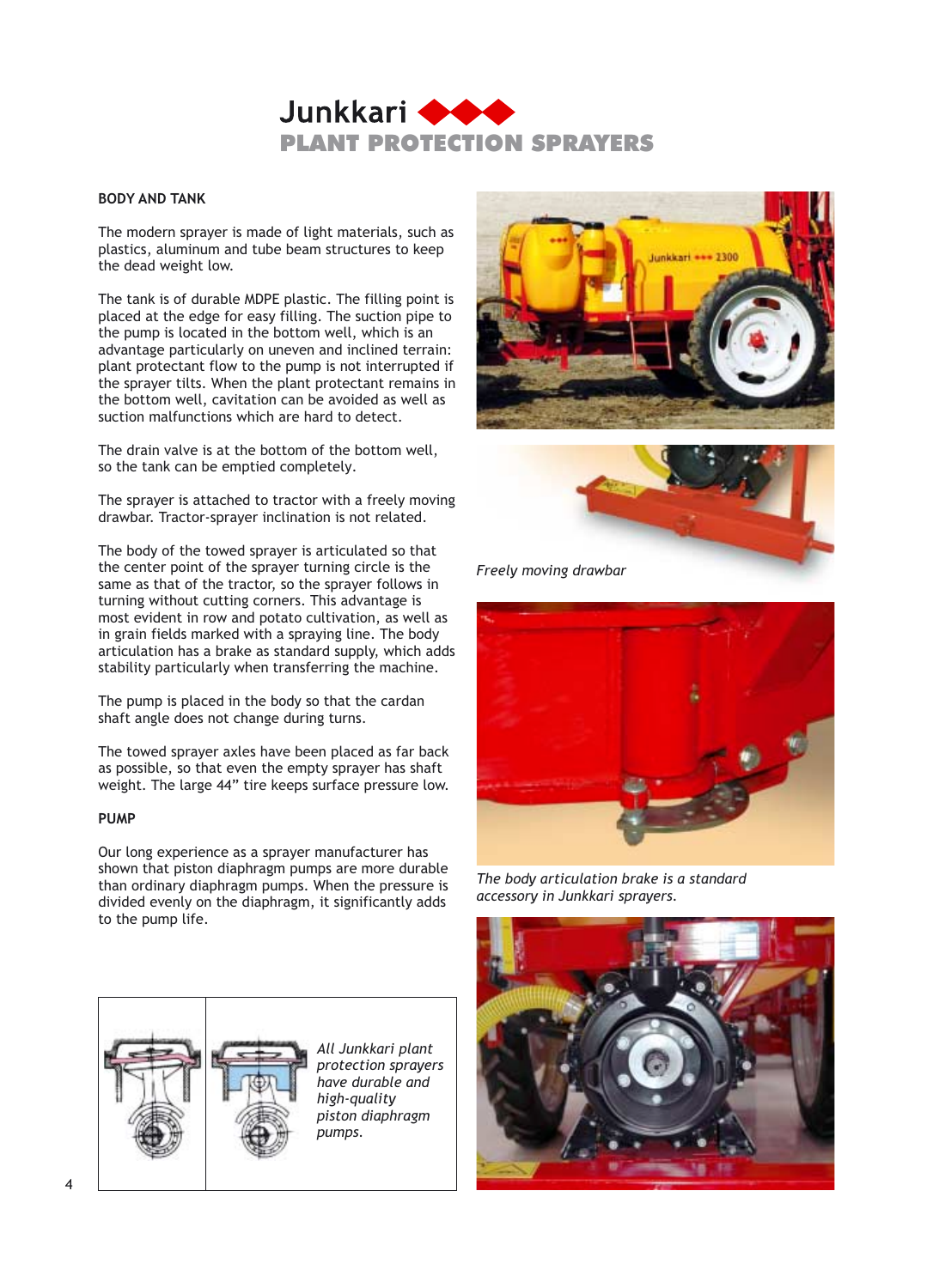### **VALVE SET**

All Junkkari plant protection sprayers have a quadruple filtering system which efficiently cleans the liquid circulating in the sprayer. The first phase is coarse filtering, which takes place either in the filling port or in the suction device (accessory). The second phase, suction filtering, is after the tank on the suction side, before the pump. The third filtering is on the pressure side before the valve set in the self-cleaning pressure filter. The fourth filtering takes place in the block filters before the nozzles. The water is cleaned once

with coarse filtering. The suction and pressure filtering cleans the liquid continuously.

There are 4 options for the sprayer valve set. The basic functions of all models are the same:

- main cut-off valve
- outward relief valve
- self-cleaning pressure filter
- block valves
- balancing valve between blocks
- pressure regulation valve
- circulation needed for mixing in the tank
- pressure measurement



The Ekoline valve set is a basic mechanic 3-block valve set with a liquid-damped pressure gauge.

### **Ergo** *(2)*

An electrically controlled valve set includes Ekoline features and:

- electric-controlled main valve
- electric-controlled pressure gauge
- electric controller (3) in the tractor cabin to control the aforementioned valves

### **Elektro** *(4)*

An electrically controlled valve set includes Ekoline features and:

- electric-controlled main valve
- electric-controlled pressure valve
- electric-controlled block valves (electric controller (5) in the tractor cabin to control the aforementioned valves)
- pressure gauge in sprayer valve set

**Elektro** *(6)* **with a digital pressure gauge**

The Elektro valve set is available also with a controller with a digital pressure gauge (7) in the tractor cabin. The valve set is available with 3 and 5 blocks.

### **Bravo** *(8)*

Spraying monitor(9) includes Elektro features and:

- a flow meter which keeps the liquid quantity to within the set value despite driving speed changes
- a spraying display showing:
- switches for foam marker and wash nozzles
- + the surface area driven + l/ha liquid amount
- + sprayed liquid quantity in liters
- + driving speed in km/h
- + pressure
- + nozzle size used
- + tank filling level
- + elapsed spraying time
- + transfer drive travel

Elektro is available with 3 and 5 blocks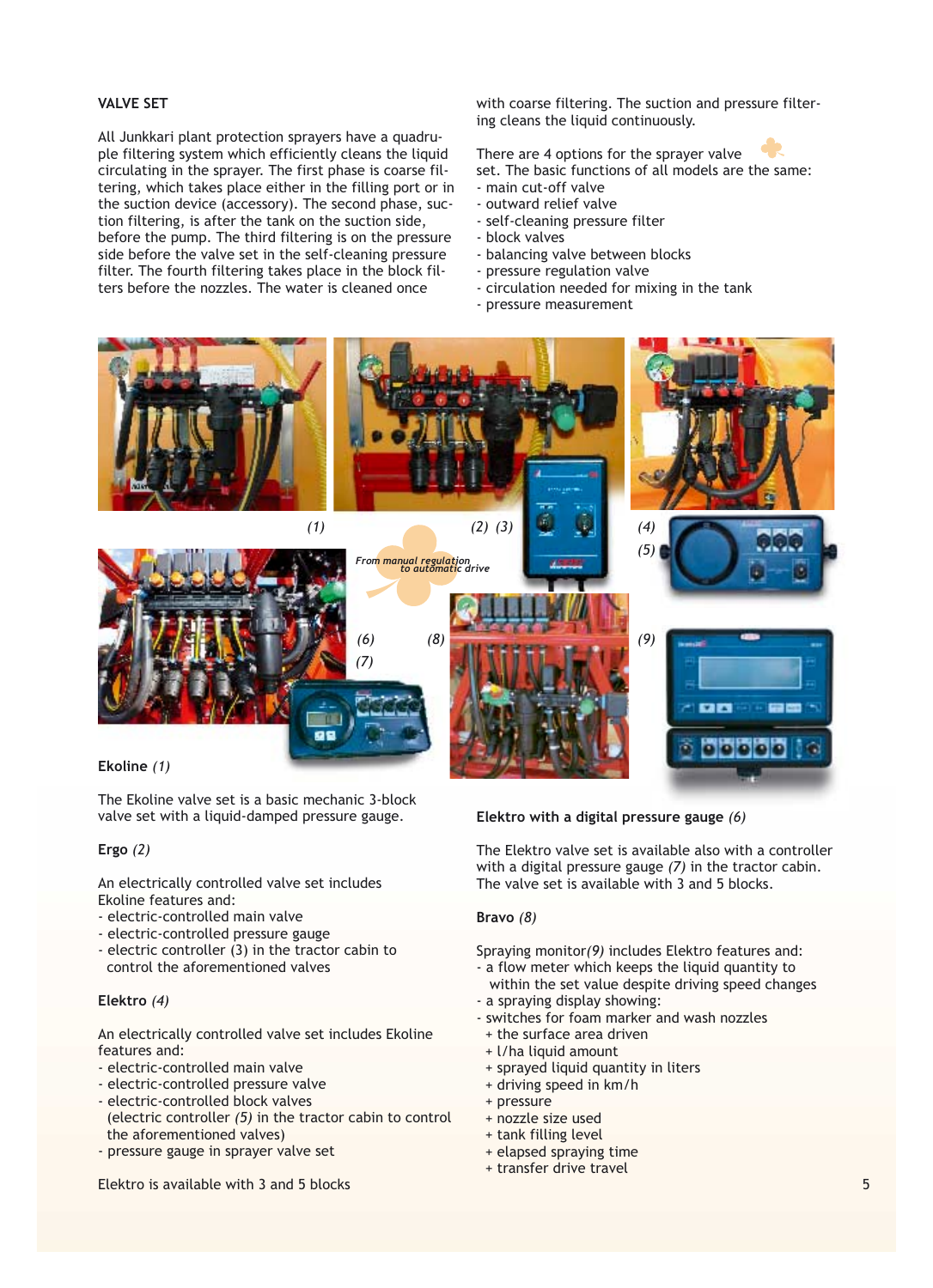

### **BOOM SET AND NOZZLES**

You can select either a mechanical or a hydraulic boom set for the Junkkari plant protection sprayer. In the hydraulic boom set you can also select either a light-weight boom set suitable for lifting device sprayers, or a wide boom set for large areas and contracting. The wide (18-21 m) hydraulic boom sets are recommended for use only with a towed sprayer with a front tank (2300 +500 liters).

### **Mechanical boom set 12 m**

The mechanical boom set is inexpensive and it's structure is light, sturdy and reliable. The boom set can be folded together mechanically. It also has a launching device which slants the boom upwards and backwards at it's base if hitting an obstacle.

### **Hydraulic Triangle boom sets 12,15,16,18 and 20/21 m**

The triple frame structure of the hydraulic boom set makes the boom set stiffer and protects the nozzles. The nozzles are in the sturdy upper beam of the boom set. The strong lower frame prevents the nozzles from being damaged. Thanks to the open structure changing the nozzles is easy, though.

Boom set sections can be divided according to customers' wishes. A divided boom set can be used to spray with less than full working width. This is a great advantage if the spraying area has obstacles, such as large rocks or poles. A part of the boom set can be folded before the obstacle and spraying is continued with the other parts of the boom set while passing. The boom set can be folded hydraulically.

The hydraulic boom sets always include a hydraulic boom lift and stabilizer. The stabilizer includes suspended one-point suspension. The high suspension point, shock absorption and versatile adjustments of the stabilizer make boom set control easy. The hydraulic lift can easily reach the correct spraying distance from the plants.

The boom set has a launching device if an obstacle is hit. At hitting the most extended part of the boom set folds upwards and the rest folds upwards and backwards.

The longest boom set is suitable for plant protection spraying of fields which are seeded with three or four meter machines. By closing the end-most taps of the 21-meter boom set, a 20-meter boom set is created without mechanical shortening.





Several different size nozzles for different uses are available for the Junkkari sprayer. The boom set has blue fan nozzles as standard. A triple nozzle and different air-operated nozzles are available as accesso-6 ries.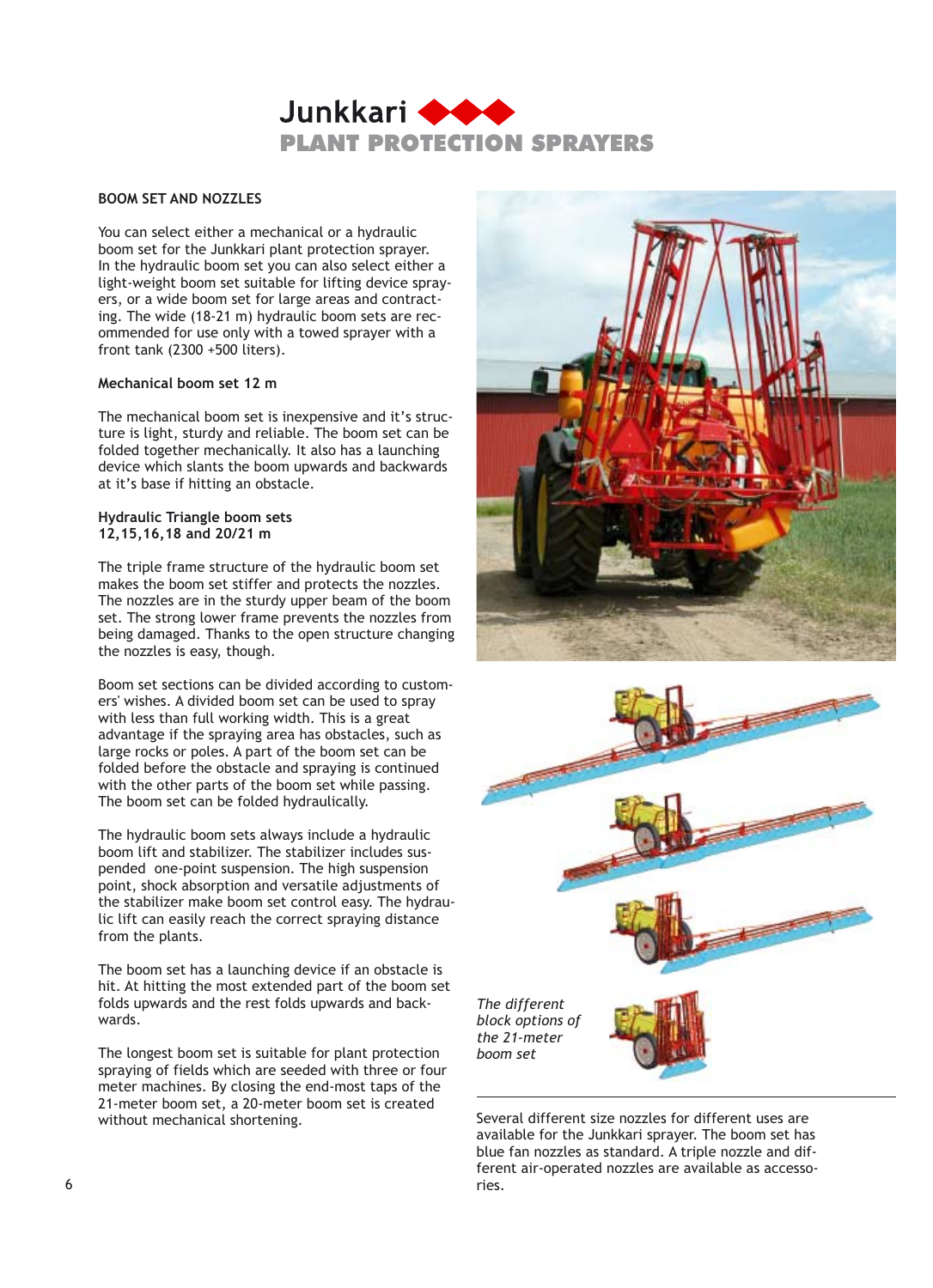# **Greater efficiency and practicability**

### **EXTENSIVE ACCESSORY SELECTION**

### **Foam marker**

- an electrical compressor mixes air and marker fluid into foam in the nozzle.

**Electrical boom set tilting cylinder** - helps the stabilizer to balance the boom set to the desired angle in relation to the horizon

## **Wash nozzle**

- eases tank cleaning

### **Manual spraying bar**

- you can spray areas you cannot reach with a sprayer manually, e.g. spaces between A poles

### **Suction device**

- the suction device draws water efficiently into the tank with a pump

### **Mechanical boom lift and stabilizer**

- accessory for a mechanical boom set

### **Hydraulic boom set lift and stabilizer**

- accessory for mechanical boom set it works with tractor hydraulics

### **Chemical filling device**

- fits lift device model 1300 and the towed sprayer - an active substance can be added into the tank safely from waist height

- mixing the active substance is more efficient and faster

- the device can be used to rinse empty active substance canisters

### **Rinsing tank, 130 liters**

- suitable for lift device sprayers
- can be used to rinse the main tank on the field

### **Additional tank, 500 liters**

- fits in the towed 2300-sprayer

- for transporting clean water, so the main tank can be cleaned or filled

- can be used also as a plant protectant tank





*Foam marker*



*Boom set tilt cylinder*





*Wash nozzle*

*500-liter additional tank*



*Chemical filling device*